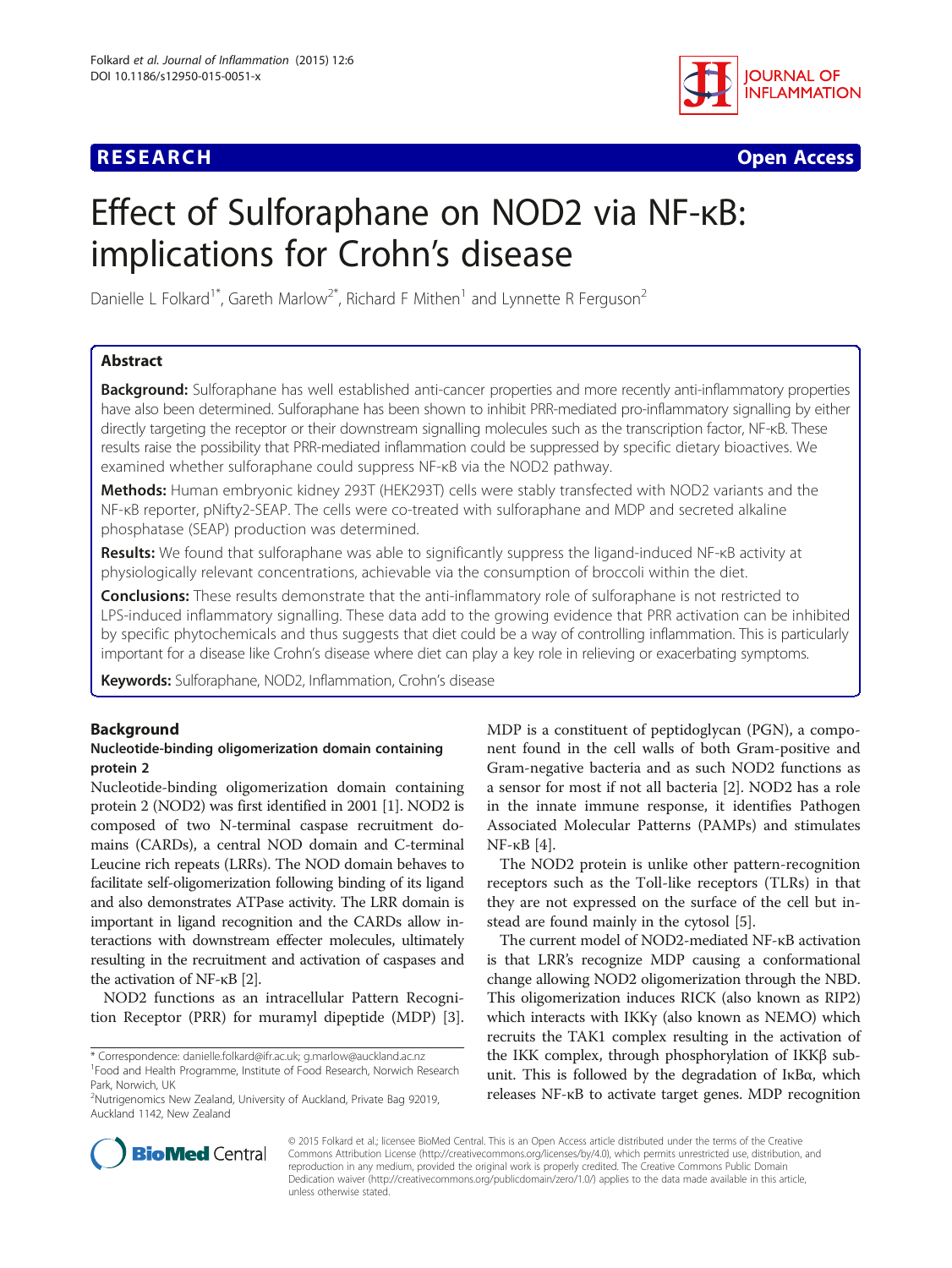<span id="page-1-0"></span>by NOD2 also results in the activation of mitogenactivated protein kinases (MAPKs) [[6\]](#page-5-0).

Homozygous mutations in NOD2 account for 10 – 15% of patients with Crohn's disease (CD) [[7,8\]](#page-5-0). To date there has been more than 60 reported mutations in the NOD2 gene, 80% of which have been associated with CD [[9](#page-5-0)]. There are three common single nucleotide polymorphisms (SNPs), that are located in or near the Leucine-rich repeat (LRR) region of NOD2, Arg702Trp (R702W), Gly908Arg (G908R) and a frameshift insertion at L1007fs (Leu1007fsinsC also known as 3020insC) which introduces a premature stop codon [\[9,10\]](#page-5-0). Since these mutations are located within or near the C-terminal LRR domain [[2,7](#page-5-0)], they reduce efficient binding of MDP. The frameshift mutation was found to completely abolish the induction of NF-κB activity, while the amino acid substitution SNPs R702W and G908R retained a lower level of induction [[11-13\]](#page-5-0). These results were found to be repeated in both transfected cell lines and in PBMCs from CD patients with the frameshift mutation in NOD2 [\[3](#page-5-0),[12\]](#page-5-0).

#### **Sulforaphane**

Broccoli, a member of the cruciferous family of vegetables has long been held to have beneficial health properties, due to its high content of phytochemicals, specifically the glucosinolate, glucoraphanin. Glucoraphanin is hydrolysed by myrosinase to the biologically active isothiocyanate, sulforaphane (SFN). The highest levels of glucoraphanin are found in broccoli seeds, containing  $20 - 50$  X [\[14,15](#page-5-0)] more than mature broccoli. A new broccoli species is now on the market, Beneforté broccoli, that has been bred to contain 2–3 times the level of glucoraphanin as other commercial broccoli [\[16\]](#page-5-0).

Diets rich in cruciferous vegetables and hence SFN have well established anti-cancer properties for numerous cancers, including prostate, breast, colorectal, lung [[17\]](#page-5-0). More recently it has been shown that it also has important anti-inflammatory properties, including reducing cardiovascular disease mortality [[18\]](#page-5-0) and effects against other pathologies including damage to the brain, kidney, liver and heart [[19](#page-5-0)]. With particular relevance to inflammation, SFN has been shown to bind to the LPS receptor, toll-like receptor-4 (TLR4) in addition to blocking the activation of its downstream transcription factor, NF-κB [[20\]](#page-5-0). NF-κB is responsible for controlling the expression of a wide range of pro-inflammatory cytokines in response to inflammatory signals, of which LPS is an example [[20\]](#page-5-0).

Studies have shown that phytochemicals, such as SFN, can inhibit PRR-mediated pro-inflammation by either directly targeting the receptor or their downstream signalling molecules [[21\]](#page-5-0). These results raise the possibility that PRR-mediated inflammation could be suppressed by a specific dietary intervention.

In this study we examined if SFN could suppress NF-κB via the NOD2 pathway. We also examined the difference between two types of SFN that are commercially available, the racemic D, L- and the L- isomer. While it has been hypothesised that only the L-isomer is bioactive, the mixture is more representative of what is produced via broccoli consumption.

#### Methods

#### **Reagents**

L and D, L-SFN (98% purity) were supplied from LKT laboratories. A stock solution of 25 mg/ml (141 mM) was prepared in DMSO. Muramyl dipeptide (MDP) was supplied from Invivogen. A stock solution was prepared in sterile endotoxin-free water at a concentration of 5 mg/ml. The cell proliferation reagent 4-[3-(4-Iodophenyl)-2-(4-nitrophenyl)-2H-5-tetrazolio]-1,3-benzene disulfonate (WST-1) was purchased from Roche Applied Science. QUANTI-Blue™, used for the detection of secreted embryonic alkaline phosphatase (SEAP) was purchased from Invivogen.

#### Cell culture

Human embryonic kidney 293T (HEK293T) cells were chosen for this assay as they express no or very little endogenous TLR4 and do not respond to LPS [[22\]](#page-5-0), therefore will allow us to determine the effect of SFN on NOD2 pathway without any crosstalk from TLR4. HEK293T cells were stably transfected with NOD2 variants, either NOD2 WT (pUNO-hNOD2a) or the G908R SNP, and the pNifty2- SEAP plasmid (NF-κB reporter). Expression of NOD2 was confirmed by immunoblotting. Cells were maintained in Dulbecco's Modified Eagle Media (DMEM) supplemented with 10% fetal bovine serum (Invitrogen, NZ), 1% penicillin/streptomycin, 0.06% blasticidin (Invivogen, NZ) and 0.1% Zeocin™ (Invitrogen, NZ) at 37°C, 5% CO<sub>2</sub>.

#### NF-κB activity affected by SFN

The stably transfected HEK293T were re-suspended in antibiotic-free media and seeded at a density of  $1 \times 10^5$ cells/ml for NOD2 WT and  $1 \times 10^4$  cells/ml for NOD2 G908R. Cells were cultured for 48 hours before being cotreated with SFN at a range of concentrations  $(1 - 200 \mu M)$ to determine an optimal dose  $(0.5 – 10 μ)$  and a range of

#### Table 1 Response to the different isomers of SFN in NOD2 WT and NOD2 G908R cells

| Cells               | <b>SFN</b> | $IC_{50}$    |
|---------------------|------------|--------------|
| NOD <sub>2</sub> WT |            | 18.84 (1.09) |
| NOD <sub>2</sub> WT | D, L       | 18.03 (1.92) |
| NOD2 G908R          |            | 16.9(0.82)   |
| NOD2 G908R          | D. L       | 12.93 (1.19) |

Mean  $\pm$  SD, statistically analysed using Student's T-test.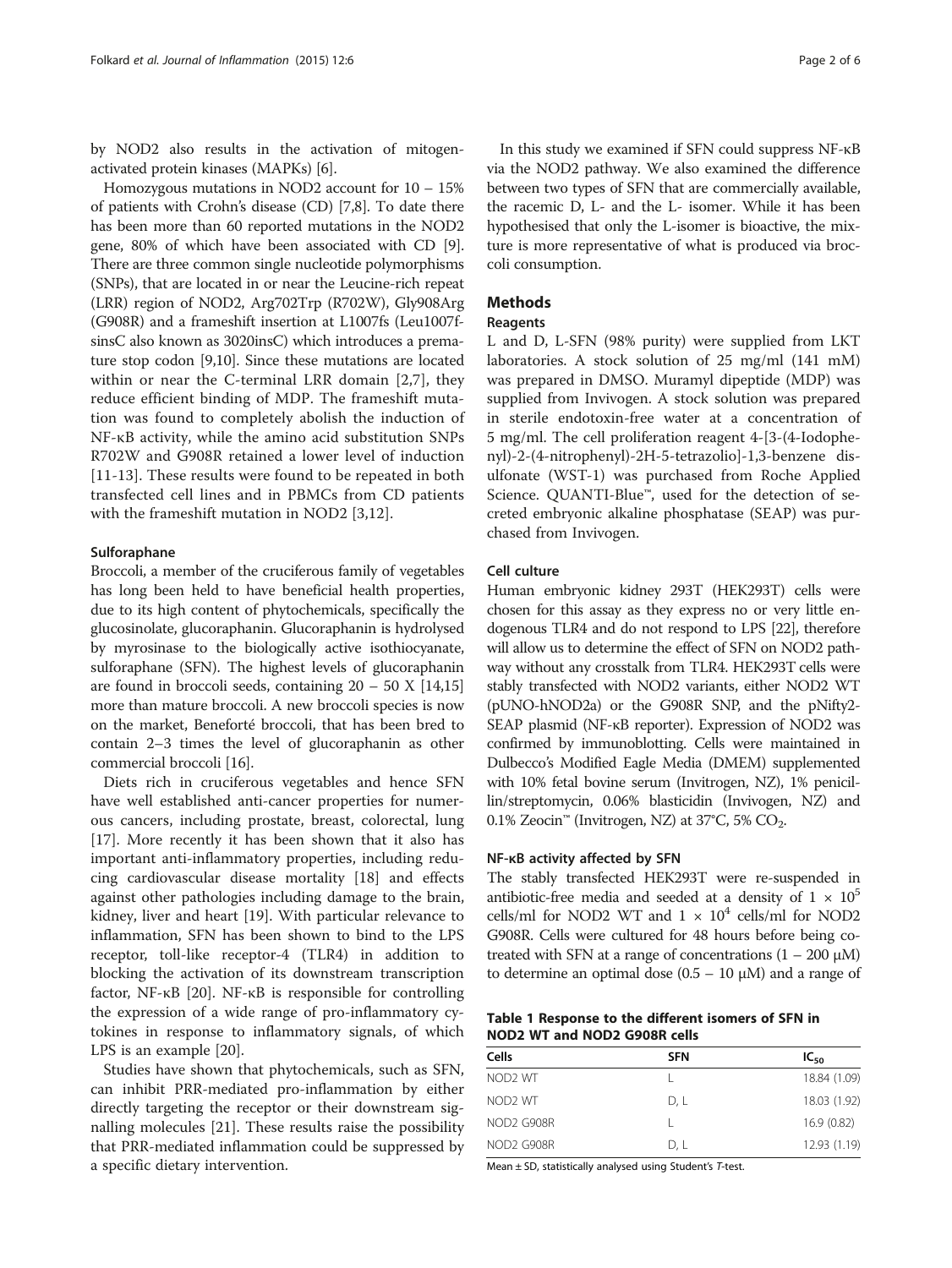



MDP (Invivogen) concentrations  $(0.2 - 4 \mu g/ml)$  or media equivalent. After a further 24 hours SEAP production was measured at 650 nm, using QUANTI-Blue™ and cell viability was determined using WST-1 read at 450 nm. Activity was normalised and scored in relation to control. Toxicity was scored based on dilutions resulting in <70% of control.

## Statistical analysis

All tests were carried out on at least three independent experiments, and performed in duplicate for each of the treatments.  $IC_{50}$  values were compared using the Student's T-test. Statistical analysis was performed by one way ANOVA followed by the Bonferroni multiple comparison test.

## Results

Initially we examined if SFN has any effect on cell viability in both NOD2 WT and NOD2 G908R cells (Figure 1). IC<sub>50's</sub> were subsequently determined for both isoforms of SFN in the NOD2 WT and NOD2 G908R cell lines. There was no significant difference in the effect of either L- or D, L- SFN in NOD2 WT cells, with an  $IC_{50}$  of 18 μM. However the  $IC_{50's}$  were significantly lower in the NOD2 G908R cells, L-SFN  $IC_{50}$  was calculated at 17 μM which was significantly higher than for the D, L-isoform  $(13 \mu M)$  (Table [1\)](#page-1-0). Based on these results we selected a dose range of SFN up to 10 μM.

Secondly we confirmed the appropriate MDP dose to use to stimulate the cells. Our results showed that all tested doses significantly induced the activity of the reporter gene in both the wildtype and the variant G908R NOD2 cells. The WT cells demonstrated significantly higher levels of induction compared to the variant cells, as expected at 1 and 4 μg/ml (Figure 2). We observed no significant toxicity at any dose of MDP tested.

With the assay conditions optimised we next measured the effect of SFN at physiologically appropriate concentrations on ligand induction in NOD2 WT cells (Figure [3](#page-3-0)). At all three concentrations of MDP, both the L- and D, L-SFN isoforms significantly suppress the ligand-induced NF-κB activity as measured through the levels of secreted alkaline phosphatase (SEAP) within the supernatant at 5 and 10 μM SFN.

We subsequently confirmed if there was a differential effect based on SFN isomer in the NOD2 WT cells (Figure [4](#page-3-0)). The only significant difference was seen at 10 μM SFN stimulated with 0.2 μg/ml MDP (Figure [4\)](#page-3-0). This was not as a result of reduced viability with D, L-SFN (data not shown). Finally we examined if the same suppression was true in NOD2 G908R cells. Similarly to the NOD2 WT cells, both SFN isomers showed significant reductions at

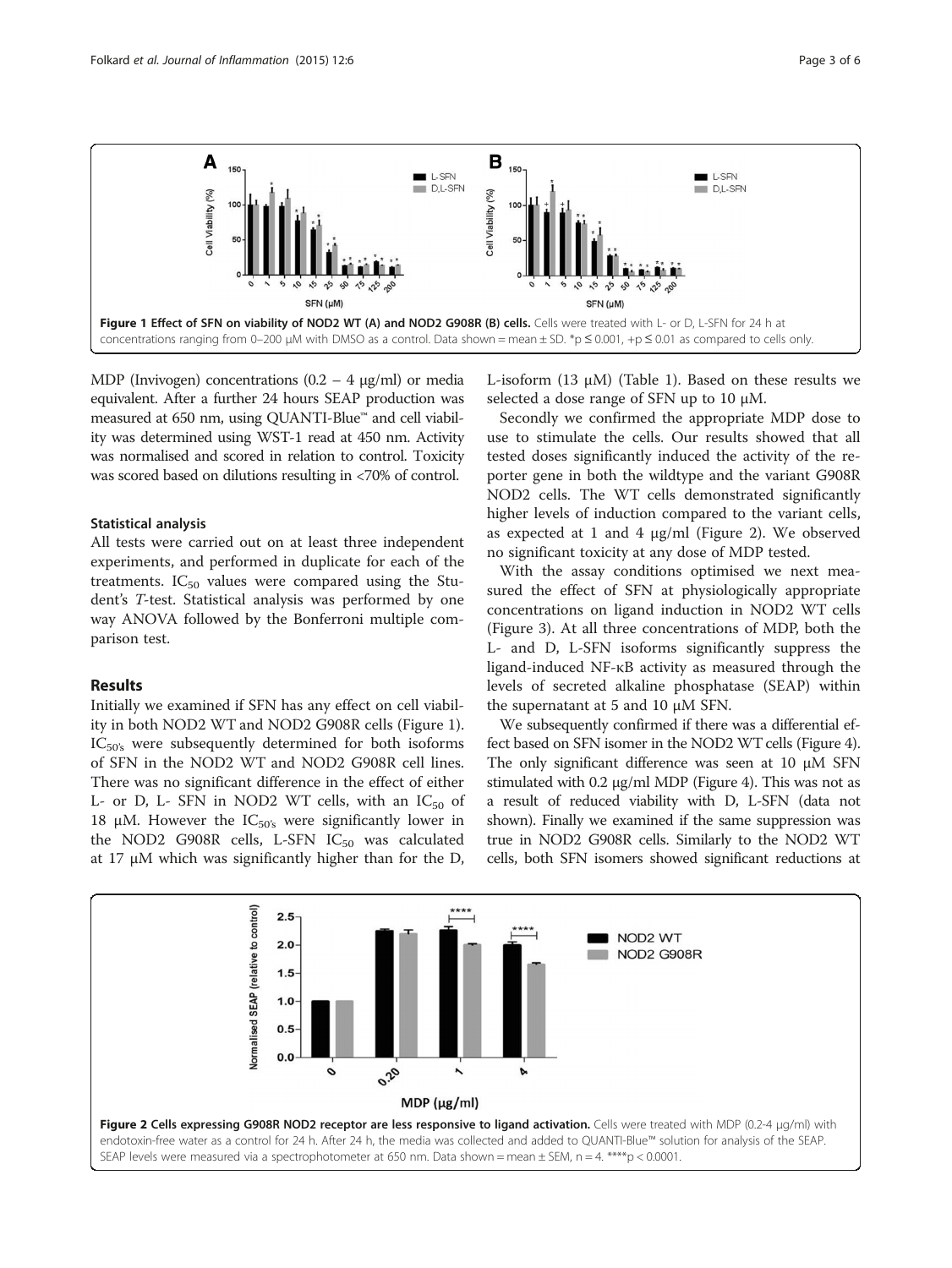<span id="page-3-0"></span>

nearly all the concentrations used (Figure [5\)](#page-4-0). No significant differences were found between the suppression of MDPinduced NF-κB activity when using the L- or the D, L-SFN forms (Figure [6\)](#page-4-0).

## Discussion

We observed a significant 2-fold response to MDP in NOD2 WT cells, similar to that previously described by our group [[23\]](#page-5-0) in the original assay development. It was expected that NOD2 G908R cells, would have a lower response to MDP than NOD2 WT cells and this was shown to be the case, with a significant reduction in response of NOD2 G908R at MDP concentrations of 1 and 4 μg/ml. However the reduction in response was not as large as has previously been reported by Bonen [[11\]](#page-5-0) or Inohara [[12\]](#page-5-0). The response we observed was more similar with the most recent study by Lecine [\[13](#page-5-0)]. However these studies all use different concentrations of

MDP and different methods to determine effects which may account for the differences observed.

We found that SFN was able to significantly suppress the ligand-induced NF-κB activity at concentrations of 5 and 10 μM in both NOD2 WT and NOD2 G908R cells. Surprisingly, given the hypothesis that only the Lisoform of SFN is bioactive, we found no significant difference between the effects of the two isoforms at the concentrations tested.

In both the NOD2 WT and the variant NOD2 G908R cells, SFN is able to significantly suppress MDP-induced NF-κB activity at physiologically relevant concentrations, achievable via the consumption of broccoli within the diet. These results demonstrate that the anti-inflammatory role of SFN is not restricted to only LPS-induced inflammatory signalling. As the anti-inflammatory effect is seen in both the WT and G908R NOD2 variant it appears that SFN is not directly targeting the NOD2 receptor but either

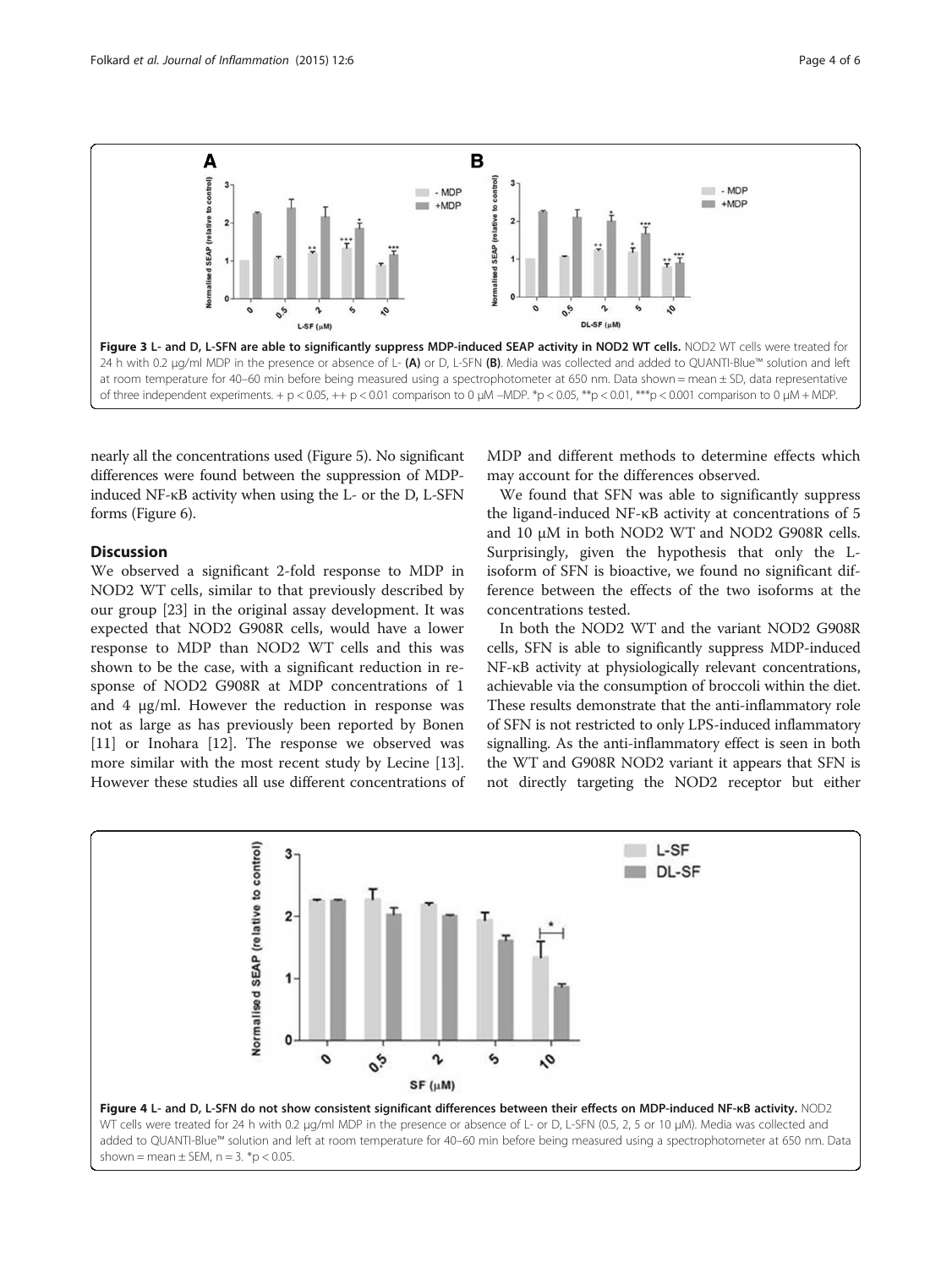<span id="page-4-0"></span>

downstream signalling molecules or possibly dimerization of the NOD2 molecule itself similar to that observed with SFN inhibited TLR4-mediated NF-κB activation [\[21\]](#page-5-0). A possibility is that SFN is targeting a common component of both the NOD2 and TLR4 pathway signalling pathways, such as TAK1, the convergent point of the MDP and LPS signalling pathways [[24,25\]](#page-5-0). It has been observed that NOD2 ligands can regulate or amplify the immune response to other pathogenic components including TLR4 [[24,26](#page-5-0)]. It has also been implied that MDP-triggered mechanisms are involved in late stage TLR4-mediated events [\[25\]](#page-5-0). This may provide a further possible explanation of how SFN is having an effect on both NOD2 and TLR4, but requires further study to confirm.

The fact that SFN affects both WT and the G908R variant is encouraging for CD patients, as stated earlier there are over 60 reported NOD2 variants, of these 80% have been associated with CD [\[9](#page-5-0)]. There is still debate as to whether NOD2 mutations are gain or loss of function

in CD [[27,28\]](#page-5-0). As SFN doesn't directly target NOD2 it may be beneficial for all of these cases. This means if CD patients can tolerate foods containing SFN they may benefit from its anti-inflammatory properties and thus have reduced flare-ups and alleviate other symptoms.

#### Conclusion

These results add to the growing evidence that PRR activation can be inhibited by specific phytochemicals and thus suggest that dietary components could be a way of controlling inflammation. This is particularly important in a disease like CD where diet can play a key role in relieving or exacerbating symptoms [\[29](#page-5-0)]. Unfortunately broccoli, one of the main sources of SFN has shown mixed results in food tolerance questionnaires of people with CD with 20% saying it makes symptoms worse [\[29](#page-5-0)]. However, there are supplements available which provide the levels of SFN required without the associated side effects of eating broccoli. Supplementation with SFN